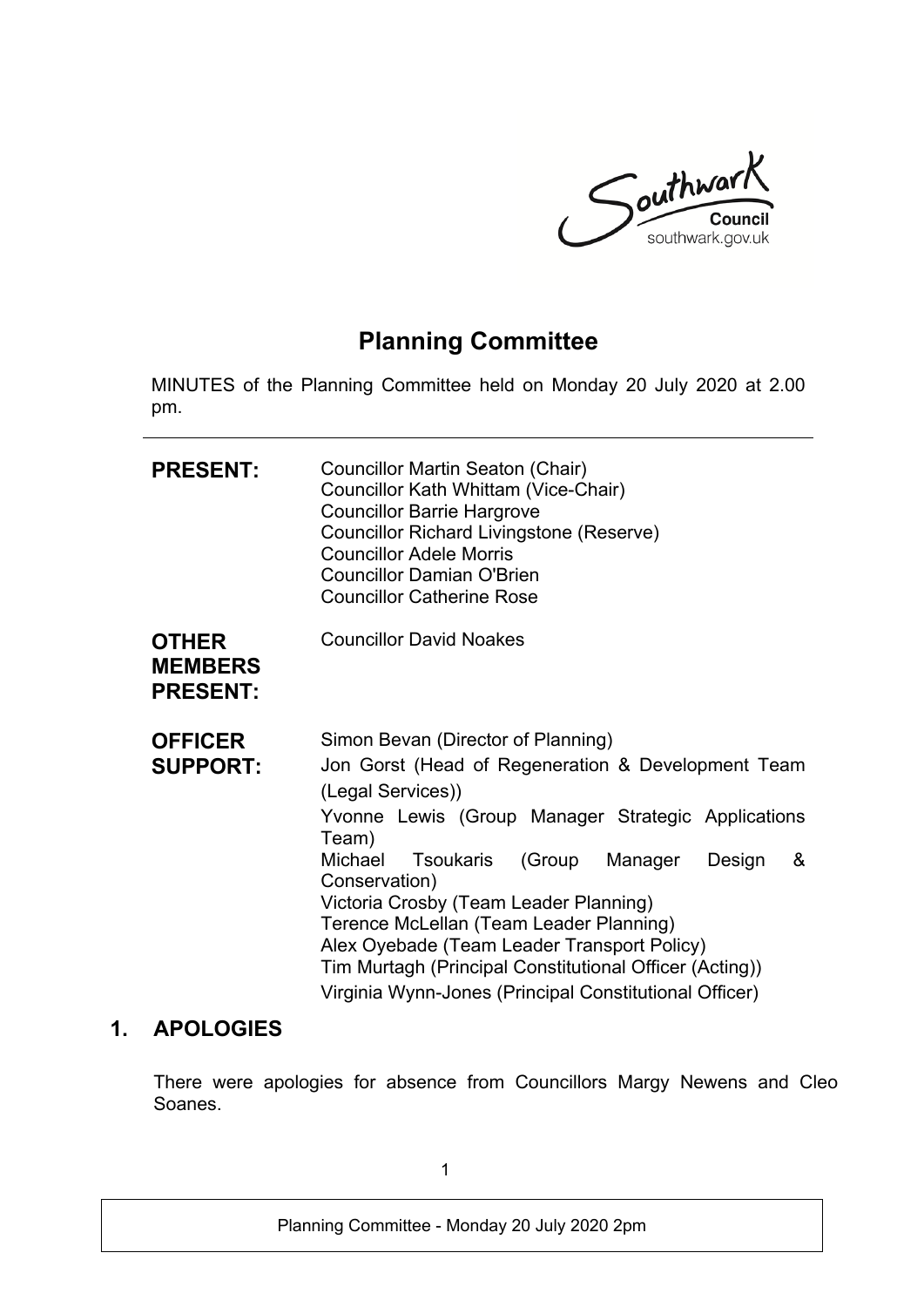# **2. CONFIRMATION OF VOTING MEMBERS**

Those members listed as present were confirmed as the voting members for the meeting.

## **3. NOTIFICATION OF ANY ITEMS OF BUSINESS WHICH THE CHAIR DEEMS URGENT**

The chair gave notice of the following additional papers which were circulated before the meeting:

- 1. Supplemental Agenda No.1 containing the addendum report
- 2. Supplemental Agenda No.2 containing the members' pack.

# **4. DISCLOSURE OF INTERESTS AND DISPENSATIONS**

There were no declarations of interest.

Councillor Adele Morris informed the meeting that while both applications on the agenda were in her ward, she had not taken part in any conversations with members of the public or the applicants about these applications.

### **5. MINUTES**

### **RESOLVED:**

That the minutes of the meeting held on 15 June 2020 at 2pm be agreed as a correct record of the meeting and signed by the chair.

# **6. DEVELOPMENT MANAGEMENT**

### **RESOLVED:**

- 1. That the determination of planning applications, or formal observations and comments, the instigation of enforcement action and the receipt of the reports included in the agenda be considered.
- 2. That the decisions made on the planning applications be subject to the conditions and/or made for the reasons set out in the reports unless otherwise stated.
- 3. That where reasons for decisions or conditions are not included or not as included in the reports relating to an individual item, they can be clearly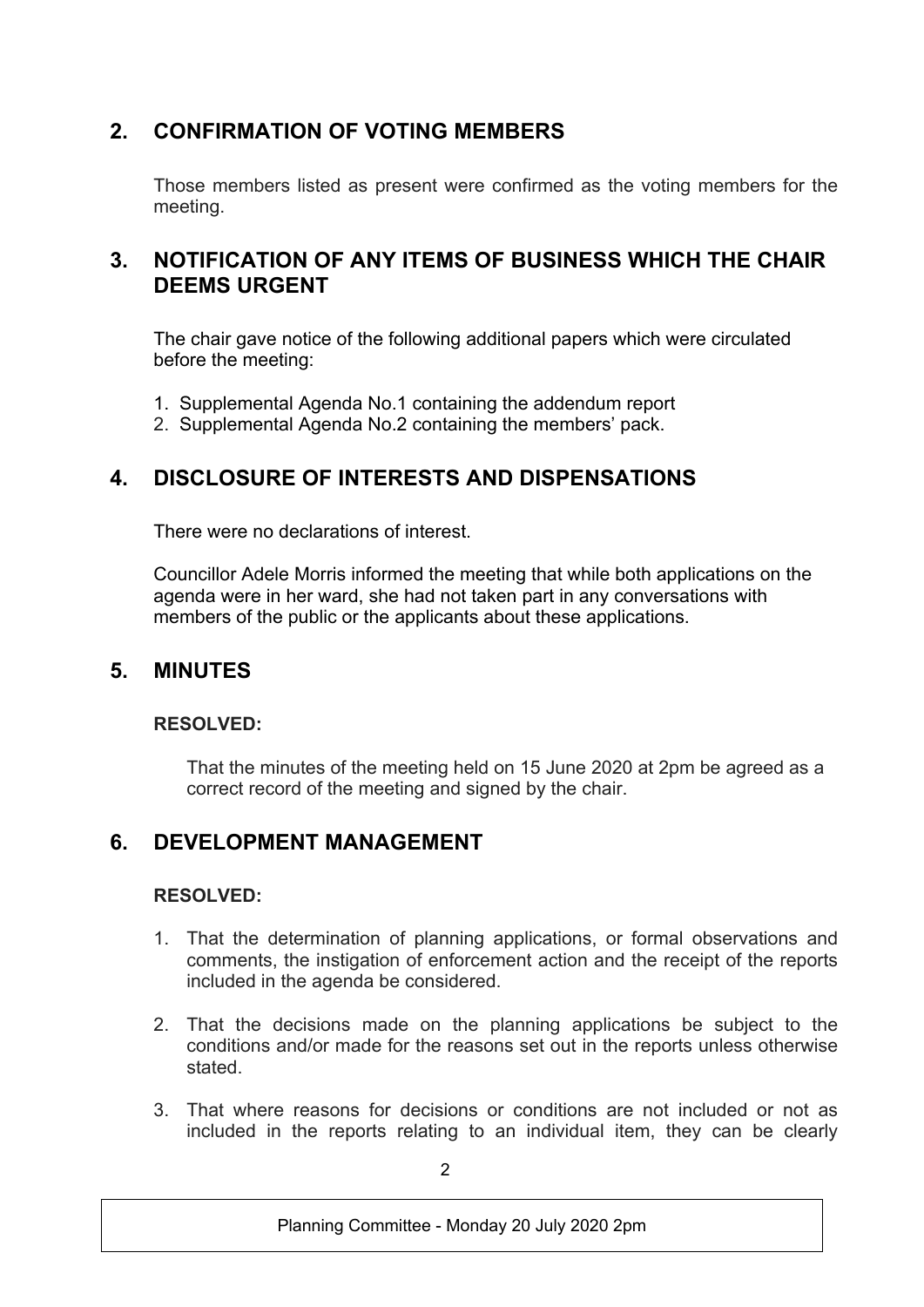specified.

### **6.1 33-38 RUSHWORTH STREET, LONDON, SE1 0RB 1-7 KING BENCH STREET SE1**

### **Planning application number: 17/AP/4289**

### **PROPOSAL**

*Part demolition of existing commercial buildings (Class B1 Business Use) and construction, behind retained facades, of a part 3, part 4 and part 5 storey building (plus plant enclosure) comprising 3,288sqm GIA of Class B1 Office/Business floorspace and 953sqm GIA of Class A1 / A3 / B1 / D1 / D2 Use floorspace (retail/restaurant/business/community/leisure use), plus service bay, plant, cycles storage, and associated hard landscaping and public realm.* 

The committee heard the officer's introduction to the report and addendum report. Members of the committee asked questions of the officers.

The objectors addressed the committee and responded to questions put by members of the committee.

The applicant's representatives addressed the committee, and answered questions put by the committee.

There were no supporters who lived within 100 metres of the development site and wished to speak.

Councillor David Noakes addressed the meeting in his capacity as a ward councillor, and answered questions put by the committee.

The committee put further questions to the officers and discussed the application.

A motion to grant the application was moved, seconded put to the vote and declared carried.

### **RESOLVED:**

- 1. That planning permission be granted subject to:
	- a. Use classes A1, A3 and D2 being removed from the application
	- b. The conditions set out in the report and the addendum report
	- c. An amended condition regarding servicing, specifying that servicing will not take place on Sundays and bank holidays
	- d. An additional condition specifying crittal windows be used for the parts of the building that are being preserved
	- e. the applicant entering into an appropriate legal agreement by no later than 2 October 2020.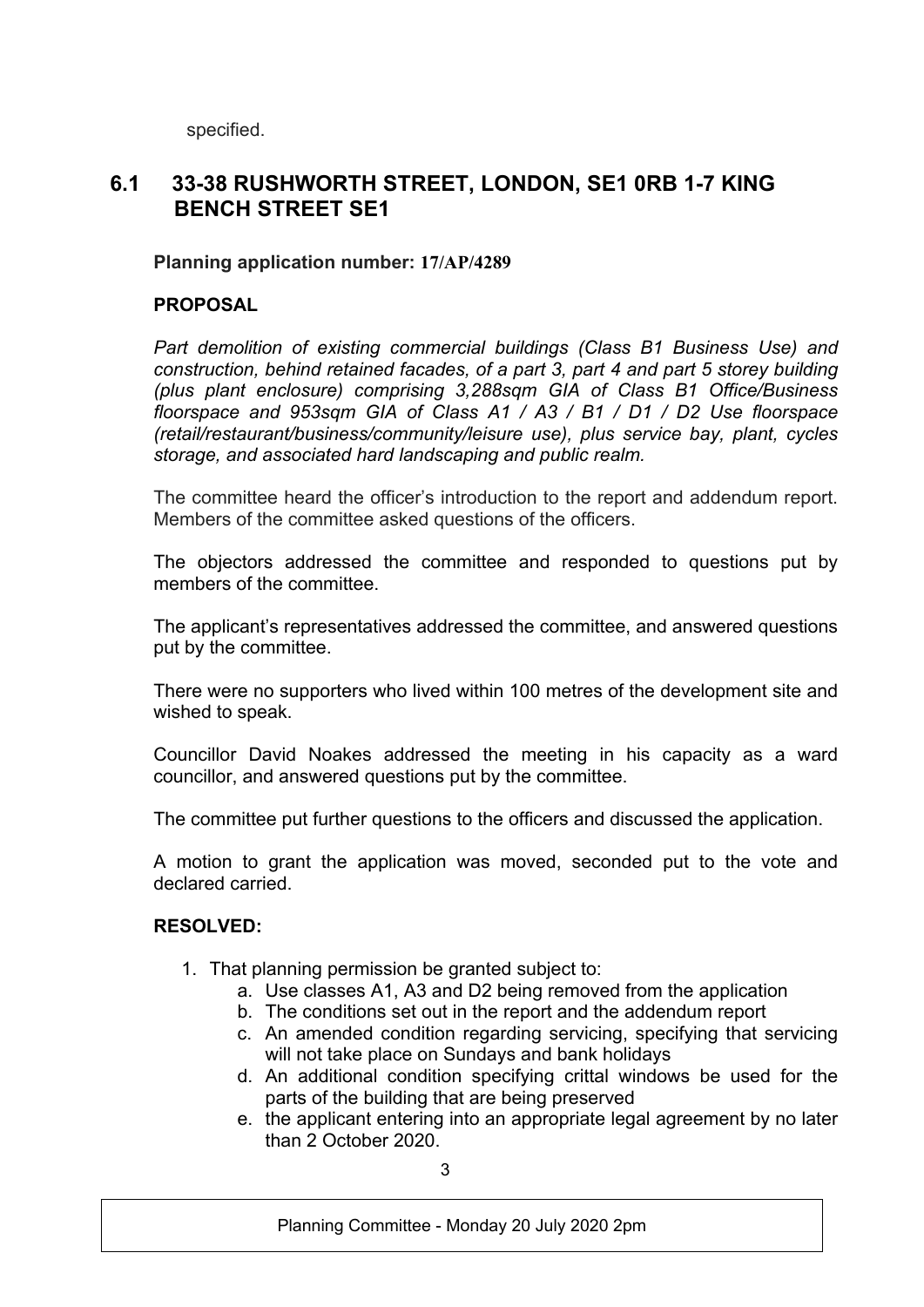2. That in the event that the requirements of (1) are not met by 2 October 2020, the director of planning be authorised to refuse planning permission, if appropriate, for the reasons set out under paragraph 131 of the report.

### **6.2 160 BLACKFRIARS ROAD LONDON SOUTHWARK**

#### **Planning application number: 20/AP/0556**

### **PROPOSAL**

*Erection of an eight storey building with basement, comprising a hotel (Class C1), flexible commercial or community unit (Class B1/D1), retail floorspace (Class A1/A3), creation of public space, landscaping and associated works. Works to the existing office building at ground and roof levels (including a new rooftop terrace, balustrades and PV panels); elevational alterations; and alterations associated with the creation of a new entrance on the Blackfriars Road elevation.*

The committee heard the officer's introduction to the report and addendum report. Members of the committee asked questions of the officers.

The spokesperson for the objectors addressed the committee. The objectors responded to questions put by members of the committee.

The applicant's representatives addressed the committee, and answered questions put by the committee.

A supporter who lives within 100 metres of the development site addressed the meeting and answered questions from the committee.

Councillor David Noakes addressed the meeting in his capacity as a ward councillor, and answered questions put by the committee.

The committee put further questions to the officers, heard brief contributions from the objectors and the applicant's representatives, and discussed the application.

A motion to grant the application was moved, seconded put to the vote and declared carried.

#### **RESOLVED:**

- 1. That planning permission be granted subject to:
	- a. The conditions set out in the report, including an amended condition 28 restricting servicing hours to:
		- i. 8am to 6pm Monday to Friday
		- ii. 9am to 2pm on Saturdays
		- iii. And no servicing to be undertaken on Sundays and Bank Holidays.